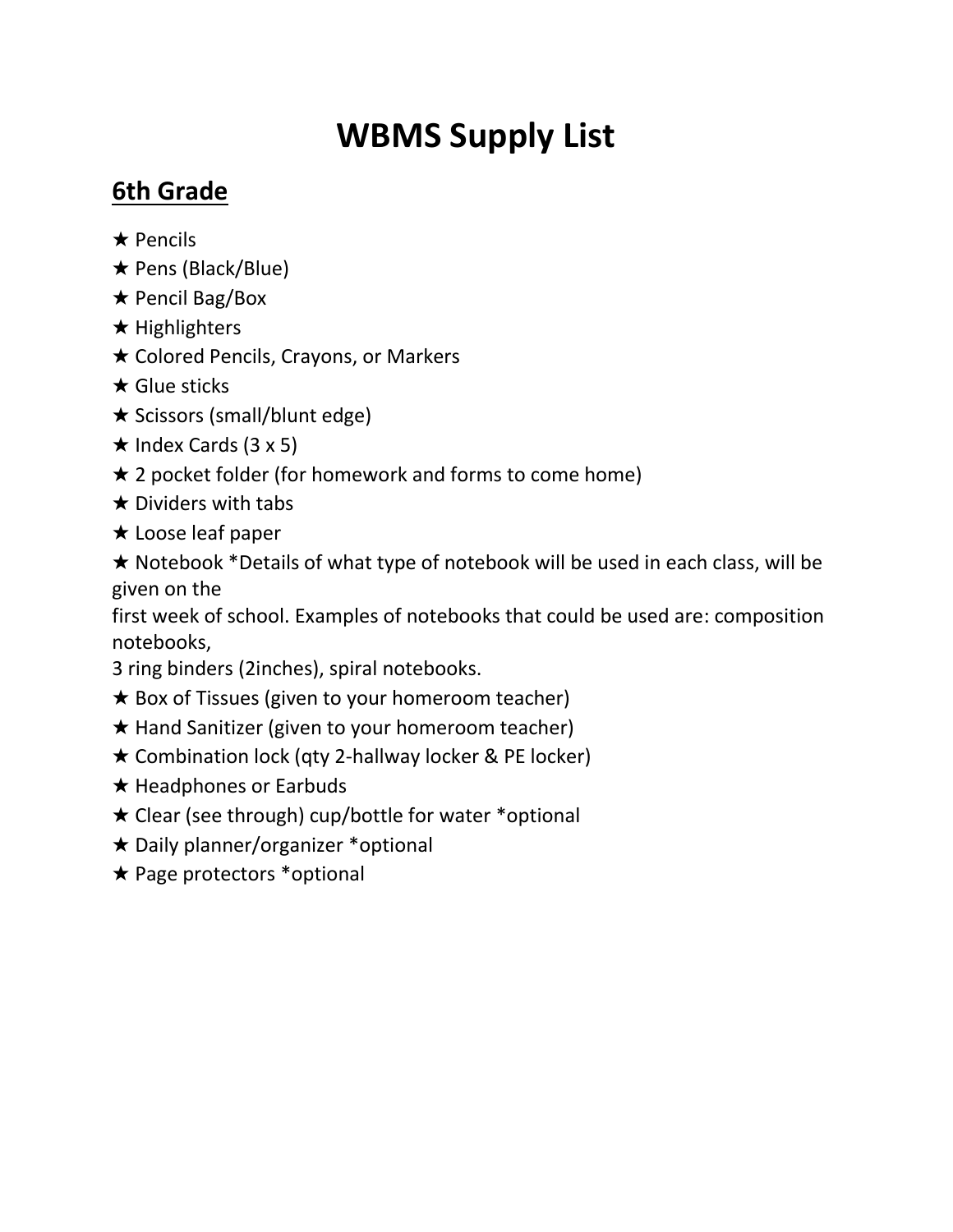## **7th Grade**

- #2 pencils/mechanical pencils
- Black/blue/red ink pens
- Colored pencils, crayons, or markers
- Loose-leaf paper (wide-ruled)
- Glue sticks
- Ruler (English & amp; metric measurements)
- Highlighters
- $\bullet$  Index cards (3 x 5)
- Scissors (blunt edge)
- Three-ring binder
- Dividers with tabs
- Spiral notebooks (non-perforated) \*
- Zippered pencil bag with notebook holes\*
- 1 Folder with pockets
- 2 Boxes of tissues
- 2, 8oz bottles of Hand Sanitizer
- Marble black composition notebooks\*
- Combination lock
- Dry Erase Markers
- Erasers

\*details of what type of notebook will be used in each

class, will be given on the first week of school.

Examples of notebooks that could be used are:

composition notebooks, 3 ring binders (2inches), spiral notebooks.

#### **At Home:**

- Protractor
- Compass
- \*\*Alarm clock/timer to assist students
- with appropriate time management.
- Printer and supplies (ink, paper)

### **Virtual Learning Supplies (for the classroom)**

Supplies listed below are optional, but are

recommended for student success:

- Headphones
- External mouse and extra batteries
- USB storage device (16 or 32 GB)
- Blue light blocker glasses to help reduce eye strain
- Power strip for a charging station
- A phone or tablet scanner app to create PDF documents using the device camera

● *Daily planner or calendar*